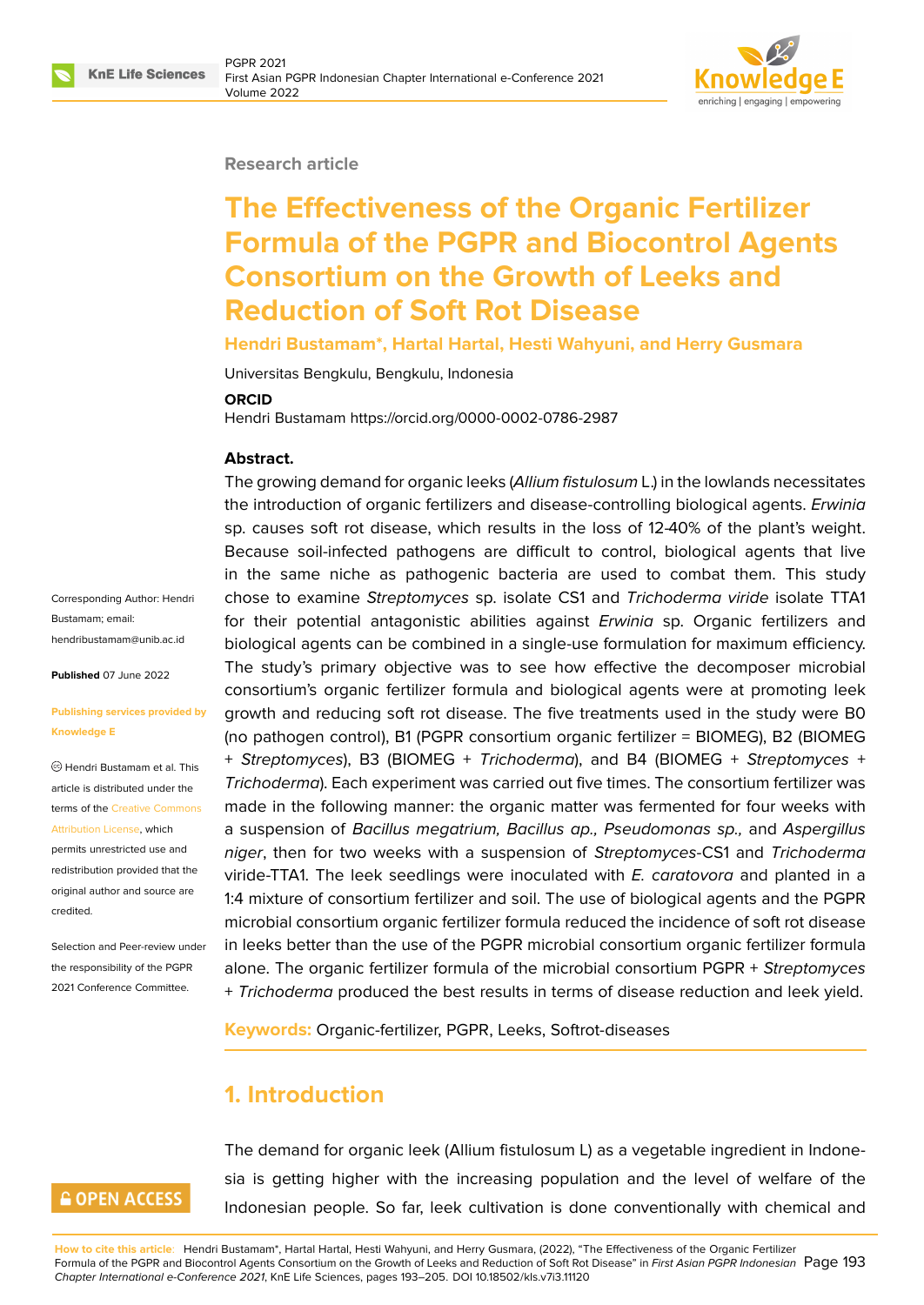organic fertilization. Leeks production in Indonesia in 2019 was 590,596.00 tons, with an area of 60,358 and productivity of 9.78 tons/ha [1]. The demand is not only for organic leeks, but the freshest leeks possible. This can be obtained through cultivating organic farms that are close to where consumers are or grown from far away and sent at a certain temperature to consumers. The Bengkul[u](#page-9-0) lowlands along the Bengkulu Province coastline are 525 km, have high land potential for cultivating organic leeks, it is estimated that if 1 km from the coast can be cultivated, there will be 525 km2 of lowland land. The problem of developing organic leek in the Bengkulu lowlands is the low fertility of the land and the attack of soft rot disease. For that it is necessary to enter organic fertilizers and organic pesticides.

Leeks in Indonesia are suitable for growing in the lowlands and highlands with an altitude of 250-1500 m above sea level, but so far they are cultivated in the highlands above 700 m above sea level. Areas with rainfall of 150-200 mm/year and a daily temperature of 18-25oC are suitable for growing leeks. This plant requires a neutral pH (6.5-7.5) with Andosol soil type (former volcanic land) or sandy loam soil (Puslitbanghorti, 2021). Cultivation in the highlands with plant spacing of 25x25 cm2 and fertilization of 250 kg Urea (Nitrogen), 50 kg SP36 (Phospate), 50 kg KCl (Potassium), 7.5 tons of organic fertilizer and 1.5 tons of lime per hectare produced 15 tons of leeks [2] , but Indonesia's national productivity is only 9.78 tons/ha [1].

The main disease in leeks is soft rot caused by the bacterium Erwinia caratovora a ( Jones) Bergey *et al.* [3]. Symptoms of rot develop in the field at times of high soi[l a](#page-9-1)nd air humidity. Bacteria that are in the soil and rhizosphere[,](#page-9-0) enter tubers, leaf bases or roots through mechanical wounds or other wounds caused by soil organisms such as wounds caused by maggot lar[va](#page-9-2)e, which are the initial entry points that often occur. Wounds The initial attack of bacteria causes necrosis in the tissue and accumulation of bacterial mass along with mucus, then invasion of the surrounding tissue causes soft rot and emits a characteristic odor. Attacks on one tuber progress to the next bulb quickly. Disease progresses rapidly in warm and wet weather conditions. Bacterial growth in the field can occur in the temperature range of 6 to 32oC and the optimum temperature between 18 and 27oC; whereas in laboratory culture the optimal temperature is between 24 and 32<sup>∘</sup>C. Bacteria can continue to multiply in storage or seed at temperatures greater than 3℃. The relatively high humidity and liquid water also promote the reproduction and spread of soft rot bacteria when temperatures are favorable. [4], [5],

Organic leek cultivation requires a biological plant disease control approach. The experimental results of leek cultivation in the lowlands and soft rot disease control showed that with low soil fertility conditions (pH 4.2), leeks c[ul](#page-9-3)ti[vat](#page-9-4)ion was carried out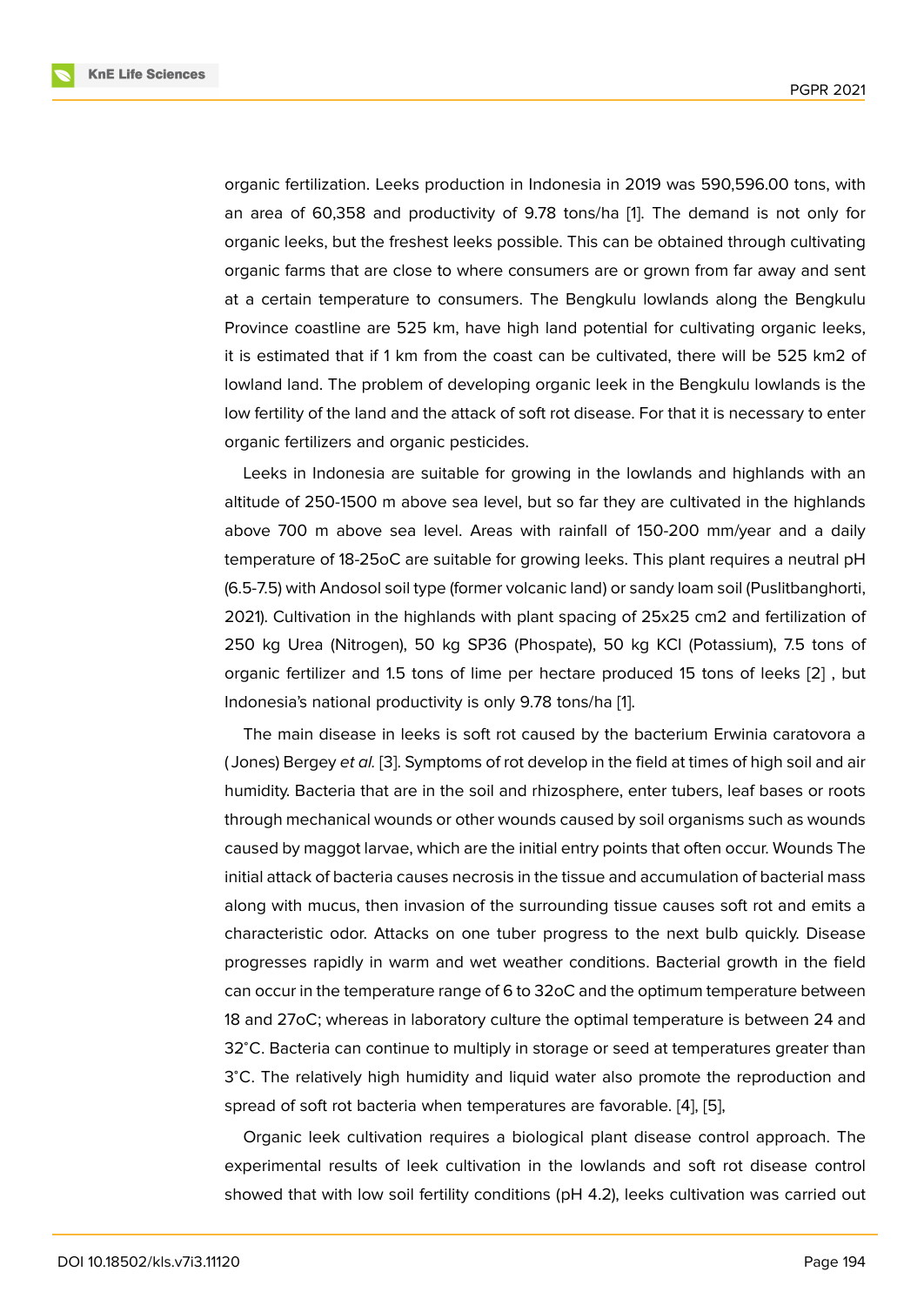with organic fertilizer enriched with Streptomyces at a dose of 4 tons/ha, fermented rice bran at a dose of 500 kg/ha. and lime at a dose of 4.6 tons/ha can produce leek production equivalent to 18.48 tons/ha and a decrease in soft rot disease from 100% to 12.5% [6].

Several biocontrol agent are potential to control soft rot diseases on some crops [7][8][9][10][11] [12]. Experimental results on papaya nurseries showed that the application of the [co](#page-9-5)nsortium of bacteria *Weissella cibaria* PPKSD19 and *Lactococcus lactis* subsp. lactis PPSD39 can reduce the severity of dieback disease from 69% to 19%. The [ef](#page-10-0)f[ec](#page-10-1)[tiv](#page-10-2)[ene](#page-10-3)[ss](#page-10-4) [of t](#page-10-5)he biocontrol occurred after 18 days of application. *W. cibaria* PPKSD19 and *L. lactis* subsp. *lactis* PPSD39 has the potential as a biocontrol agent against E. mallotivora, the cause of papaya dieback disease. [7]. The results of in vivo experiments (in pots), the application of *Streptomyces, B. subtilis, Pseudomonas fluorescence,* and *P. aeruginosa*, were able to reduce soft rot disease of potatoes infected with 2 isolates of *E. caratovora* Ecc1 and Ecc2. The lowest disea[se](#page-10-0) severity value was obtained from the *Streptomyces* application; while *P. fluorescence, B. subtilis, and P. aeruginosa* each gave low disease severity scores. [8]. In vitro test using several media with different compositions, yeast strains *Metschnikowia pulcherrima* MSK1 and *Aureobasidium pullulans* CF10 and CF40 showed an antibiotic reaction against E. amylovora. The antimicrobial activity of the *M. pulcherrima* MS[K1](#page-10-1) strain is greater than other strains [9]. Inoculation of *B. subtilis* and *P. fluorescens* alone or both in potato plantations was able to inhibit the growth of *E. carotovora* (syn. *Pectobacterium carotovorum*)[10]. Disinfection of potato tubers with *S. diastatochromogenes* sk-6 can kill pathogenic [inf](#page-10-2)ections on the surface and internal tubers, as well as protect tubers from attacks by *E. carotovora* ssp*. carotovora* (Ecc) in the early reproductive period. [11]. *Trichoder[ma](#page-10-3)* spp. application not only inhibits the growth of the pathogen E. carotovora, subsp *carotovora*, but also increases the growth and yield of potatoes [12].

The biological control of leek soft rot disease is not [wid](#page-10-4)ely known. The use of organic fertilizers enriched with rice husks and *Streptomyces* biological agents can increase the growth and yield of leeks and reduce the in[cide](#page-10-5)nce of soft rot disease[6]. The results of the selection of 10 isolates of Trichoderma and 10 isolates of Streptomyces showed that the isolates of Streptomyces sp.CJ1 and Trichoderma sp. TTA1 has excellent antagonistic ability against *E. caratovora* which causes soft rot of leeks [13]. Th[es](#page-9-5)e two isolates together with selected decomposer microbes were formulated in organic fertilizers to become fertilizer for a consortium of fertilizing microbes and biological agents. The test results are expected to obtain a consortium fertilizer that is effe[ctiv](#page-10-6)e in increasing yields and reducing the incidence of leek soft rot disease. For efficient use, organic fertilizers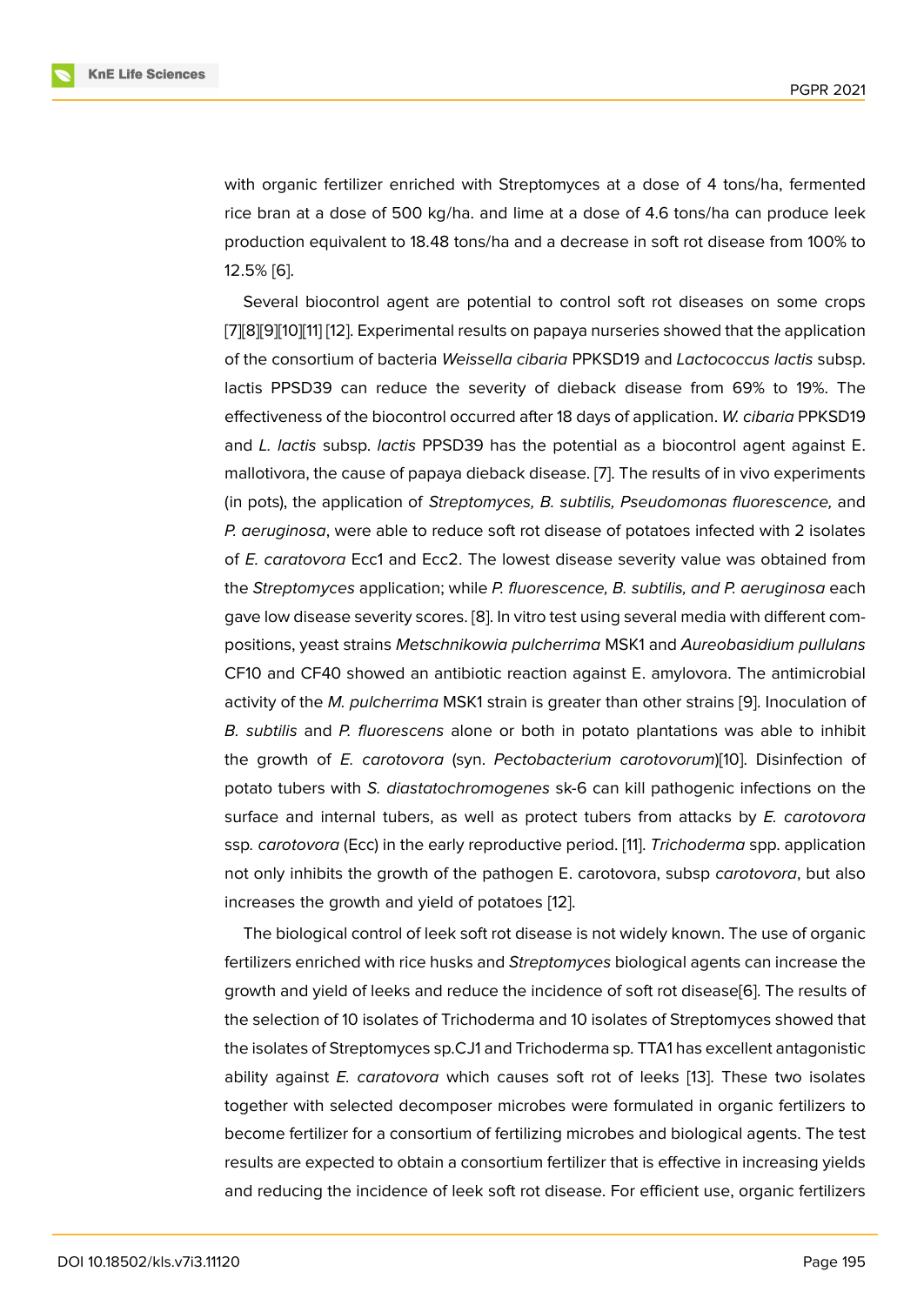and biological agents are formulated together for single use. The aim of the study was to test the effectiveness of the organic fertilizer formula of the PGPR and biolocal agents microbial consortium on the growth and reduction of leek soft rot disease.

# **2. Methodology**

### **2.1. Isolation of Erwinia carotovora pv. Carotovora**

Isolation of bacterial pathogen was made from diseased bulb collected from field by streaking method. The nutrient agar (NA) medium was used as basal medium for the in-vitro studies and maintenance of pure culture of Erwinia carotovora pv. carotovora in slants [14] Growth of organism was observed regularly and maintained on NA slants.

# **2.2. [Mic](#page-10-7)robial Isolate Cultures and Plant Growth Promoting properties**

Four microbial decomposers of *Bacillus megatrium, Azotobacter, P. fluorescens, and Aspergillus niger* sourced from the test results by Marwanto et al. 2020 [20]; two isolates of *Streptomyces* TTA1 and *Trichoderma* TTA1, were the result of in vitro selection which had excellent antagonists against *E. caratovora*[13]

Four bacterial isolates of *B. megatrium*, Azotobacter, *P. fluoresce[ns](#page-11-0)*, and *Streptomyces* were sub-culturing several times on the yeast peptone glucose agar agar plate. Two fungal isolates of *A. niger* and *Trichoderma* [C](#page-10-6)J1 were sub-culturing several times on the Potato Dextrose agar plate. The 6 pure microbial isolates were screened in vitro for different PGP traits such as N fixation indicated by ammonia (NH3) production, phosphate (P) and potash (K) solubilization, IAA production, and biocontrol property by checking cellulase enzyme production ability. Microbial ability in fixing atmospheric N asymbiotically. Ammonia production indicated by ammonia production of each isolate was tested and performed according to Dobereiner method (1995) using a semisolid medium of Nfb (nitrogen-free bromthymol blue) without N [15]. The ability of the 12 microbial isolates to solubilize insoluble P was identified using the plate method [16] using Pikovskaya (PVK) agar medium containing KH3(PO4)2 as an insoluble inorganic form of P source. The appearances of the clear zone around [bac](#page-10-8)terial or fungal growth (phosphate solubilization zone) were indicated a positive result for phosphate sol[ubi](#page-10-9)lization [17]. Isolates were tested for potassium solubilizing activity on Aleksandrov agar medium, The halo size produced by the respective strain was measured to calculate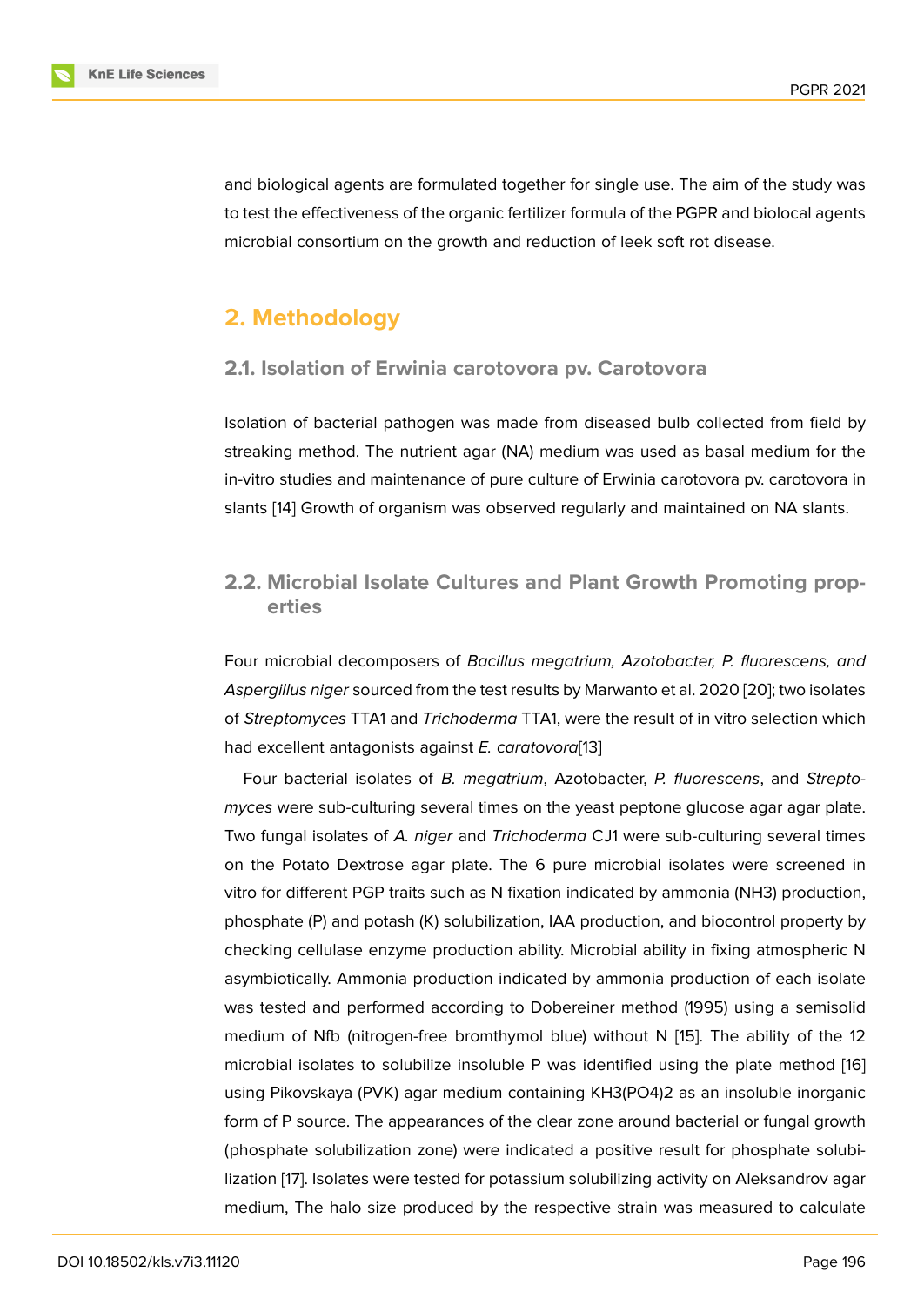K solubilization index. The solubilization index was measured according to the ratio of total diameter (the sum of colony diameter and the halo zone diameter and the colony diameter [18]. IAA production was detected on Luria-Bertani agar medium (LB), Bacteria or fungi producing IAA were characterized by the appearances of a specific red halo within the membrane immediately surrounding the colony, indicating a positive result for IAA pr[odu](#page-11-1)ction Bacteria or fungi producing IAA were characterized by the appearances of a specific red halo within the membrane immediately surrounding the colony, indicating a positive result for IAA production [21]. The 6 microbial isolates were confirmed for the ability to produce cellulose enzyme on a medium containing low viscosity carboxymethyl cellulose (CMC) agar as the sole carbon source (22); The formation of a clear pale halo zone with orange edge c[irc](#page-11-2)ling around each microbial colony indicated an area of cellulose hydrolysis by cellulase enzyme. This halo area was measured for subsequent calculation of the enzymatic index (EI) The EI was measured according to the ratio of total diameter (the sum of colony diameter and the halo zone diameter and the colony diameter [23][24]

### **2.3. Organic fertilizer deco[mp](#page-11-3)[os](#page-11-4)ition**

Isolates of the decomposer bacteria of *B. megatrium, Bacillus* sp. and *P. fluorescens* each propagated on 0.8% liquid nutrient medium, were incubated for 3 days on a shaking machine at 100 ppm speed. Bacterial cells were filtered and suspended in sterile water with a density of 10<sup>8</sup> cfu.ml. *A. niger* isolates were propagated each on 0.8% liquid nutrient medium, incubated for 3 days on a shaking machine with a speed of 100 ppm. Fungal spores were filtered and suspended in sterile water with a density of 10<sup>6</sup> cfu.ml.

600 kg of semi-finished and dry manure mixed with 12 kg of rice bran and 1.2 kg of CaCO3, then doused with a solution of 900 g of molasses in 30 l of water. This manure mixture is semi-aerobic fermented for 14 days with turning every 3 days. This process produces a microbial consortium organic fertilizer named BIOMEG [19)

### **2.4. Biocontrol agents consortium organic fertilizer formulation**

BIOMEG is divided into 4 sections. The first part was inoculated with 100 g of *Streptomyces* CJ1 inoculum, the second part was inoculated with 100 g of *Trichoderma* TTA1 inoculum, the third part was inoculated with 100 g of Streptomyces CJ1 inoculum and 100 g of *Trichoderma* TTA1 inoculum; while the fourth part as a control. The organic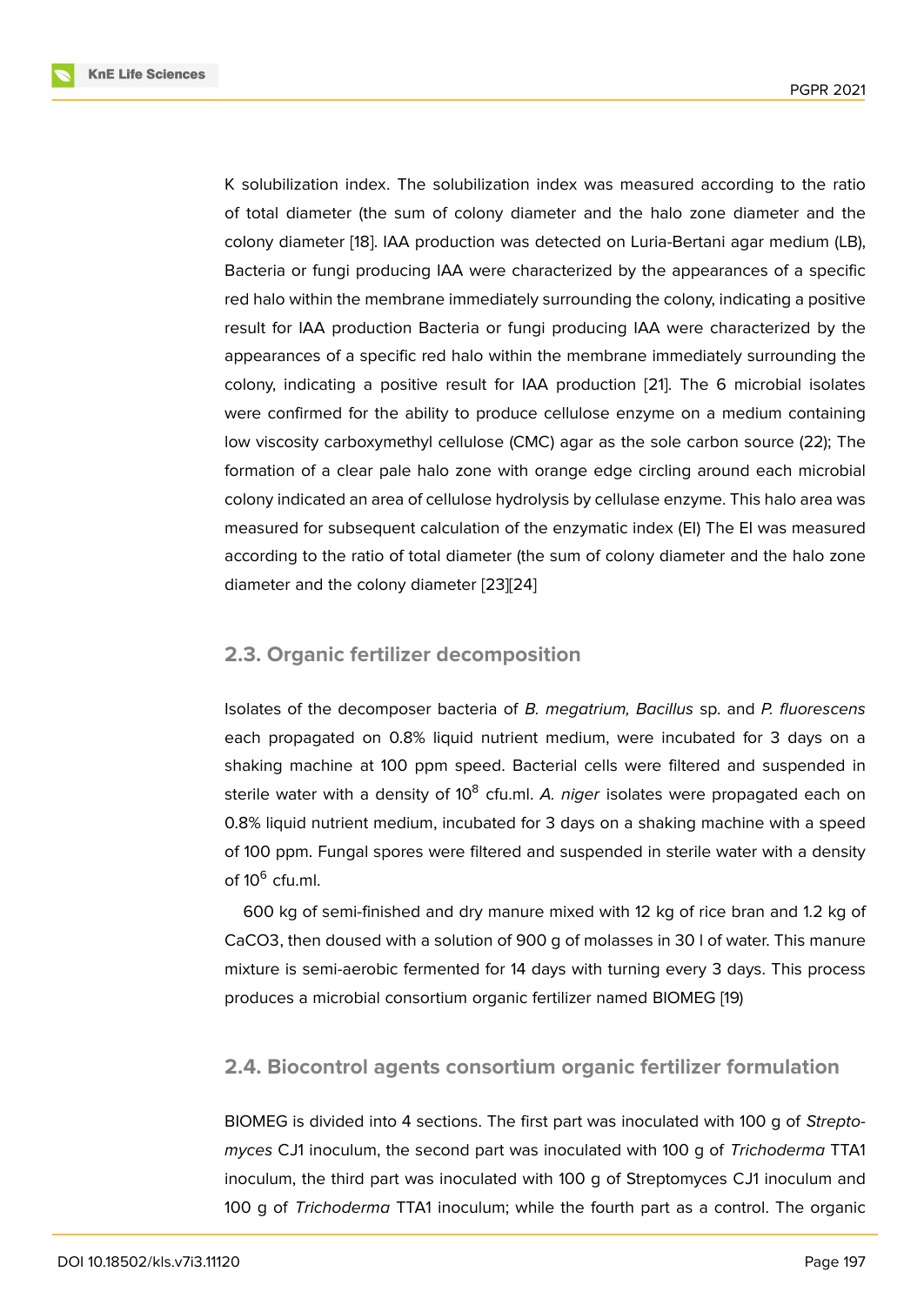fertilizers of the consortium of biological control agents were fermented again for 2 weeks. Next, the fertilizer is dried for 1 week and sifted so that it becomes a granular formula.

### **2.5. Testing the effectiveness of consortium fertilizer on leeks**

The experiment was arranged in a randomized block design with 5 treatments and 5 replications. The treatments consisted of B0=control without pathogen, B1 = BIOMEG, B2 = BIOMEG + *Streptomyces*, B3 = BIOMEG + *Trichoderma*, and B4 = BIOMEG + *Streptomyces* + *Trichoderma*. 5 kg of the mixture of consortium fertilizer and soil (1:4) was put into a 40x30cm2 polybag, inoculated with 10 ml of suspension of E. caratovora at a density of 10 $^7$  cfu/ml and incubated for a week. One stem of leek-Plumpung variety was planted in each polybag and maintained for 8 weeks. Effectiveness observations were made on growth, yield and incidence of soft rot disease.

# **3. Result and Discussion**

#### **3.1. PGPR ability isolate**

Six isolates had different qualitative abilities in nitrogen (N) fixation, , phosphate (P) and potash (K) solubilization, IAA production, and cellulase enzyme production (Table 1.)

| <b>Isolat</b>                  | N Fixation | P<br>Solubilization | PSI  | K<br>Solubilization | <b>KSI</b> | <b>IAA</b><br><b>Production</b> | <b>Cellulase</b><br>Production | EI   |
|--------------------------------|------------|---------------------|------|---------------------|------------|---------------------------------|--------------------------------|------|
| Bacillus<br>megatrium          | $^{+}$     | $+$                 | 1.46 | $+$                 | 1.42       | $+$                             | $\ddot{}$                      | 1.35 |
| Bacillus sp.                   |            | $\pm$               | 1.96 | $\pm$               | 1.65       | ÷                               |                                | 1.61 |
| Pseudomonas flu- +<br>orescens |            | $+$                 | 1.41 | $^{+}$              | 1.83       | $\ddot{}$                       | $\ddot{}$                      | 1.53 |
| Aspergillus niger              |            |                     | 1.38 | $\pm$               | 1.28       |                                 |                                | 1.08 |
| Streptomyces CJ1               |            | $+$                 | 1.28 | $+$                 | 1.10       | $+$                             | $+$                            | 1.32 |
| TrichodermaTTA1                |            |                     |      | $\pm$               | 1.25       | $\pm$                           |                                | 1.08 |

Table 1: Plant growth promoting properties of decomposer and biocontrol agent isolates.

Remark: + = activity detected; -= no activity detected; PSI=Phosphate Solubilization Index;

KSI=Potash Solubilization Index; EI= Enzymatic Index

The role of the above microbial isolates as plant growth promoting has been shown by many previous researchers, but the difference in property quality is caused by differences and types of isolates [25][26][27][28][29][30][31].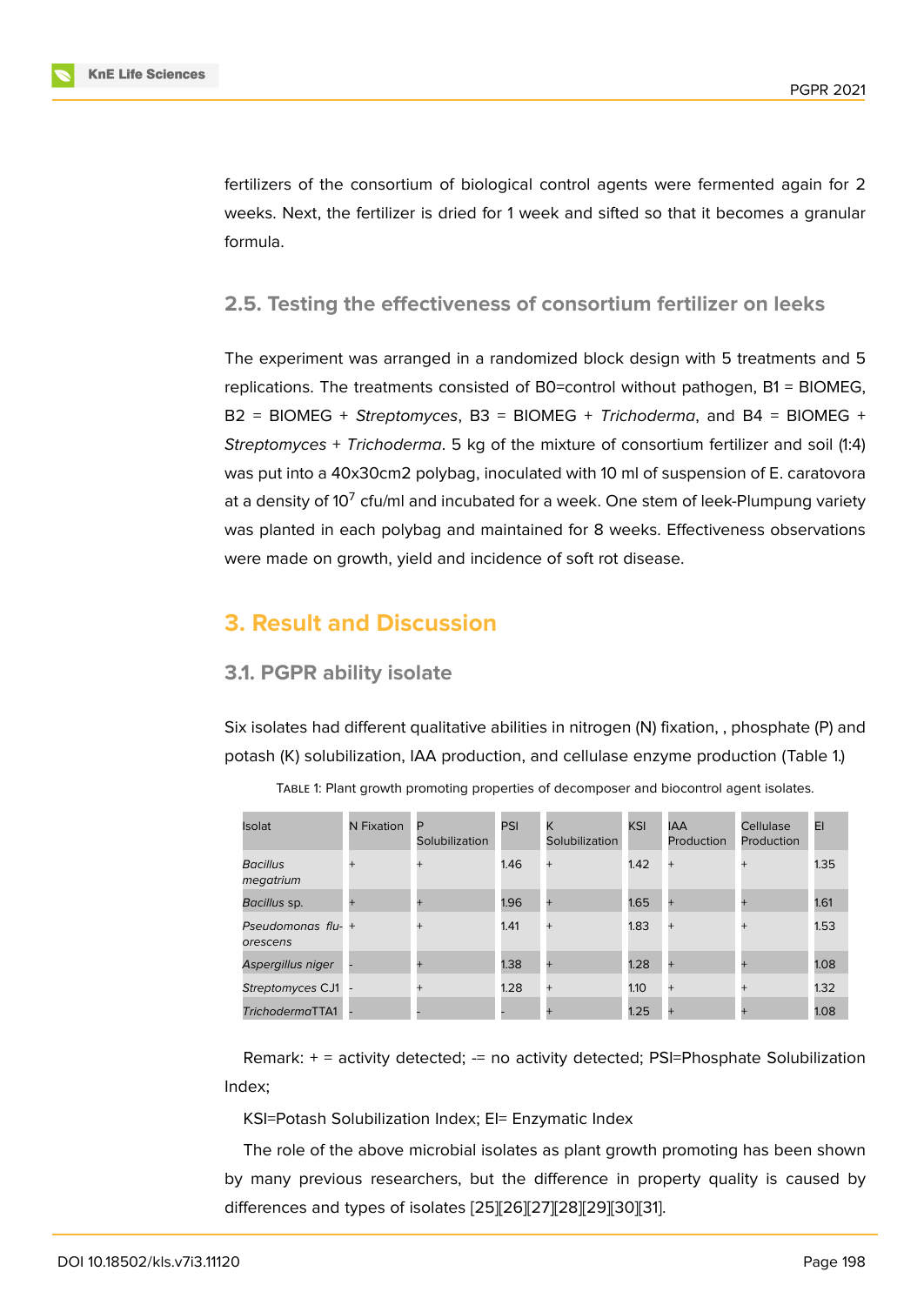#### **Nutrient content of consortium fertilizer**

From the examination of the nutrient content of the consortium fertilizer showed that the application of biological control agents could increase the nutrient content. Both fertilizers decomposed with microbial decomposers consortium, or added with biocontrol agents showed higher nutrient content (Table 2).

| Formulation                     | N-Total<br>(%) | $C$ (%) | P (ppm) | $K$ (me/100g) pH |      |
|---------------------------------|----------------|---------|---------|------------------|------|
| Soil                            | 0.22           | 2.68    | 7.06    | 0.29             | 4.21 |
| Manure                          | 1.40           | 16.42   | 0.76    | 0.80             | 6.86 |
| <b>BIOMEG</b>                   | 1.52           | 21.63   | 0.80    | 0.85             | 7.12 |
| <b>BIOMEG+Streptomyces</b>      | 1.69           | 19.38   | 0.96    | 1.13             | 6.53 |
| <b>BIOMEG+Trichoderma</b>       | 1.73           | 18.45   | 0.86    | 1.17             | 6.65 |
| BIOMEG+Streptomyces+Trichoderma | 2.14           | 24.62   | 1.17    | 1.47             | 6.70 |

Table 2: Nutrient content of consortium fertilizer and soil.

The table 2 shows that the soil used for the study has a low nutrient content of Nitrogen, Carbon, Potassium and pH. For good growth needs, organic fertilizer and CaCO3 can be added. The increase in the nutrient content of the consortium's organic fertilizers was caused by the role of microbes added as decomposers by decomposing organic matter into nutrient elements. Biocontrol agents that added also act as decomposers. The more the number and types of microbes given, the faster the decomposition process and more. This has been shown by several previous researchers, the diversity of decomposer microbes influences the decomposition rate of soil organic matter [32]. PGPR inoculation can accelerate the decomposition of soil organic compounds, provide substrates for enzymatic reactions, and promote microbial growth, thereby improving soil fertility [33].

### **3.2. The [eff](#page-12-0)ectiveness of consortium fertilizer on leeks**

Observations on healthy plants, application of the microbial decomposers consortium fertilizer and the biocontrol agent consortium fertilizer showed the same results for plant growth. However, its growth is not as good as growth in healthy soil( Table 3). The development of plant growth also shows the same (Figure 1, 2, and 3)

Table 3.

*Note: Numbers followed by the same letter in the same [c](#page-7-0)olumn mean that they are not significantly*

*different according to the DMRT test at the 5% level.*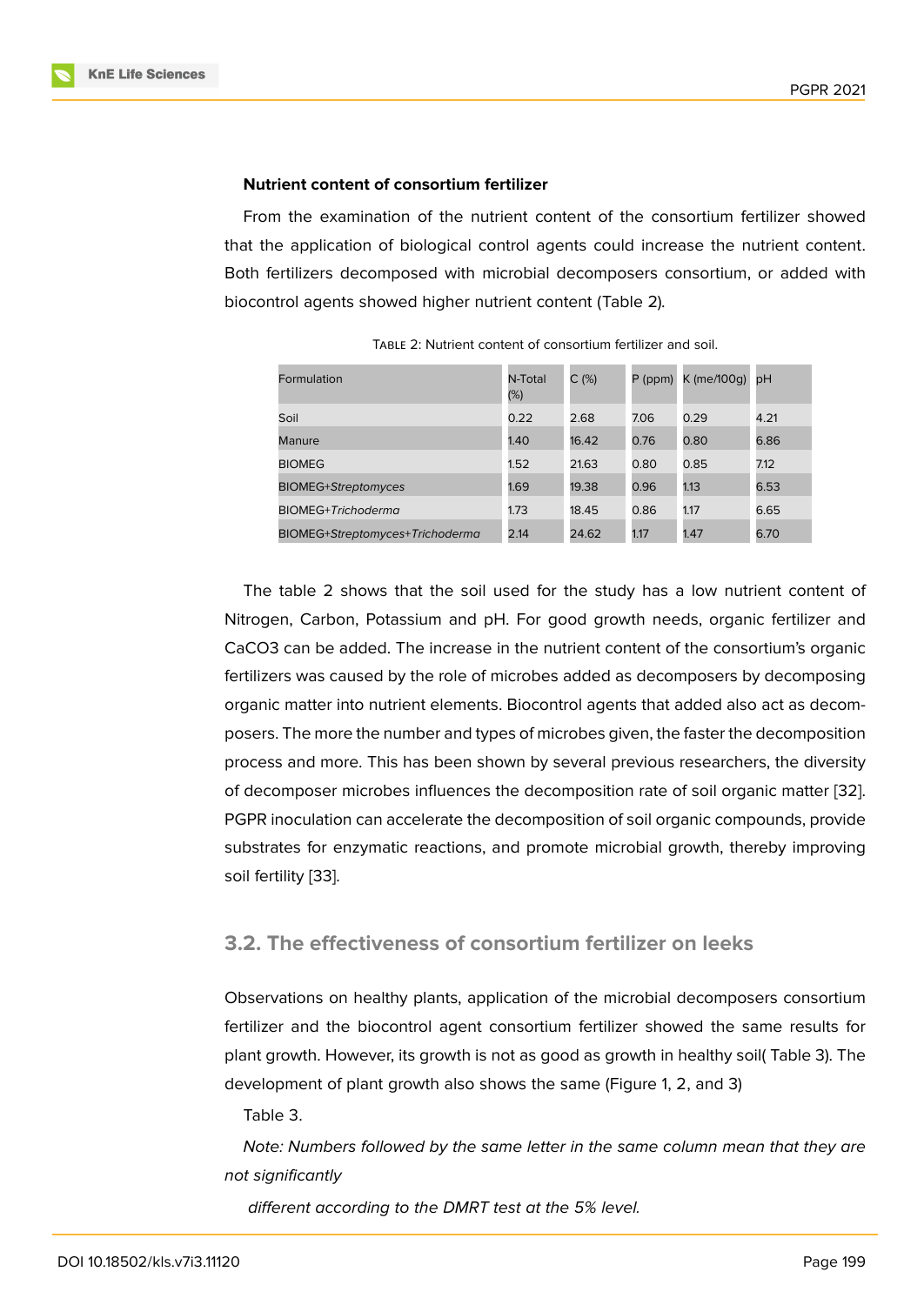

| Formulation                                | Plant<br>height<br>$\mathsf{(cm)}$ | Number<br>of shoot | Number<br>of leaves | Weight (g) |               |                 |          |              |
|--------------------------------------------|------------------------------------|--------------------|---------------------|------------|---------------|-----------------|----------|--------------|
|                                            |                                    |                    |                     | Fresh crop | Fresh<br>root | Fresh<br>shoot  | Dry root | Dry<br>shoot |
| Kontrol no pathogen                        | 44,1a                              | 5,8a               | 19,4a               | 121a       | 11,2a         | 109,8a          | 1,431a   | 23,002a      |
| <b>BIOMEG</b>                              | 45,8a                              | 2,9a               | 9,5a                | 44,9b      | 4,2b          | 40,7b           | 0,881b   | 7,009b       |
| <b>BIOMEG+Streptomyces</b>                 | 46a                                | 3,8a               | 12,4a               | 64,1b      | 5,5b          | 58,6b           | 1.103ab  | 11,402b      |
| <b>BIOMEG+Trichoderma</b>                  | 45,5a                              | 3,1a               | 10,9a               | 73,9b      | 6,2b          | 67,7ab          | 1.156ab  | 11,06b       |
| <b>BIOMEG+Streptomyces</b><br>+Trichoderma | 44.1a                              | 4,3а               | 11,2a               | 56.2b      | 5,2b          | 51 <sub>b</sub> | 0.833b   | 8.401b       |

Table 3: Effects of application of consortium fertilizer to growth and yield of leeks in infected soil.



<span id="page-7-0"></span>**Figure** 1: Effect of microbes consortium fertilizer to plant height of leeks.



**Figure** 2: Effect of microbes consortium fertilizer to shoot number of leeks.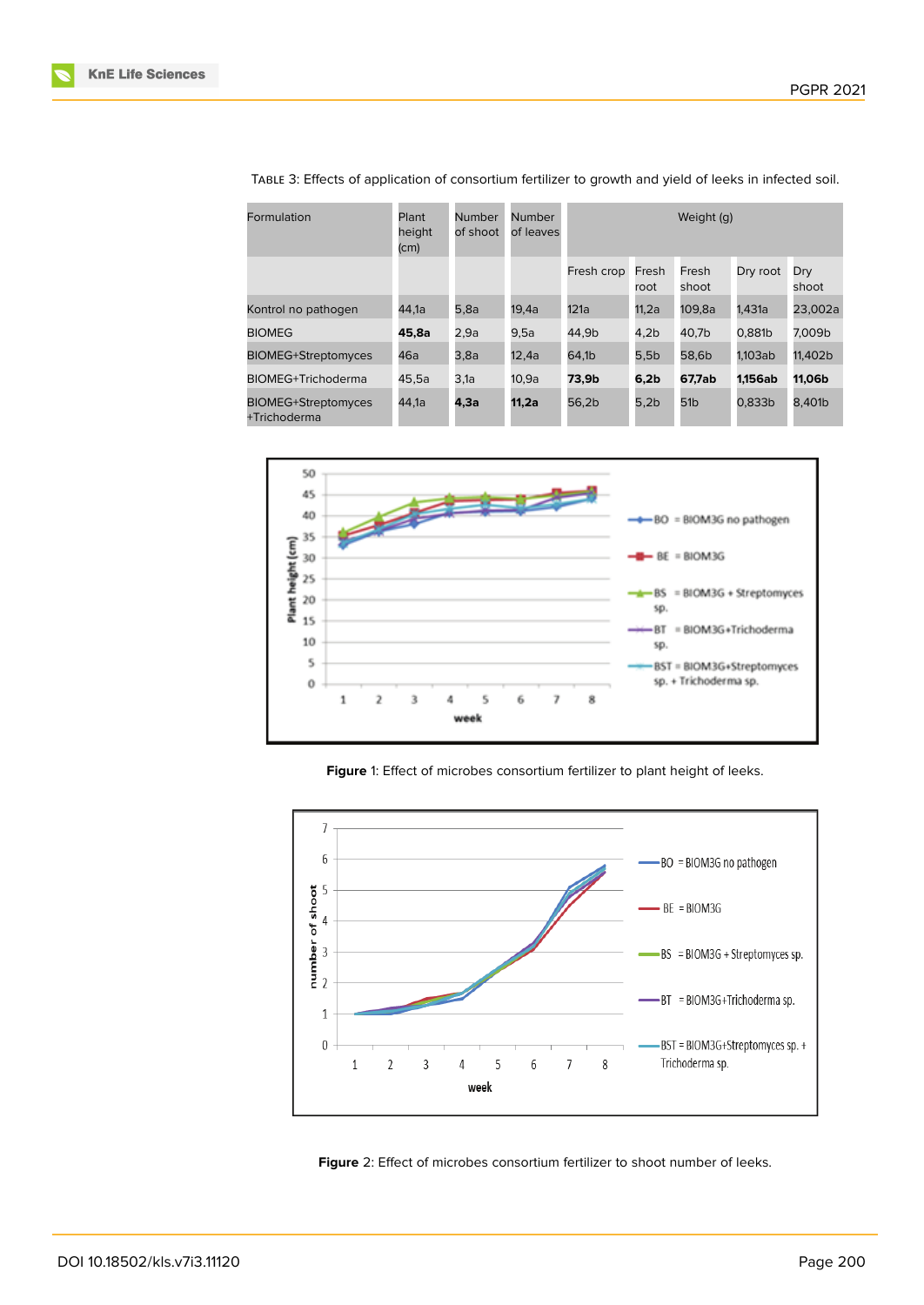

**Figure** 3: Effect of microbes consortium fertilize to leaves number of leeks.

It is suspected that, in the infected soil, the consortium of microbes in the soil tries to block or kill the pathogen first, before degrading the organic matter present in the soil. This condition affects the speed of plants in absorbing nutrients from the soil.

### **3.3. Disease incidence**

The use of organic fertilizers from the consortium of biocontrol agents reduced the incidence of soft rot disease in leeks better than the use of organic fertilizers by the microbial consortium of PGPR (BIOMEG) (Figure 4). The formula that best reduces the incidence of disease is the organic fertilizer consortium BIOMEG+*Streptomyces*+*Trichoderma.*



**Figure** 4: Effect microbes consortium fertilizer to disease incidence of leeks soft root.

The reduction in disease incidence is associated with yield, so the organic fertilizer formula of the BIOMEG+Streptomyces+*Trichoderma* consortium is very effective in reducing the incidence of disease and the yield of leek. The mechanism for reducing the incidence of disease can occur because *Trichoderma* and *Streptomyces* found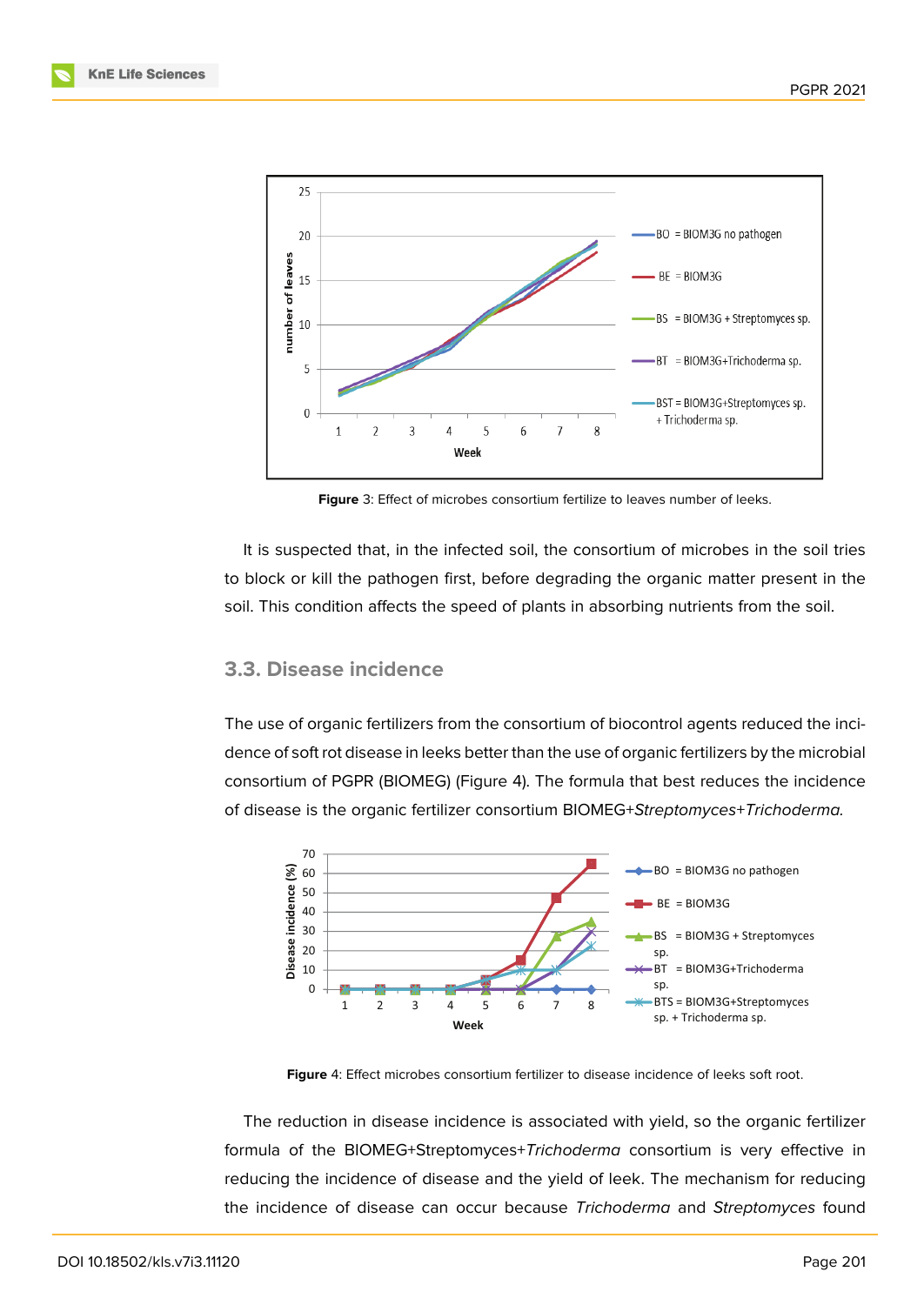in the soil through the application of organic fertilizer consortia develop in the soil and colonize around plant roots. Streptomyces and Trichoderma produce antibiotics and chitin-degrading enzymes and always to inhibit or kill the growth of pathogenic bacteria in the soil and in the rhizosphere. This has been shown by Streptomyces research to reduce wilt disease in tomatoes [25] and the application of indigenous PGPR and *Trichoderma* to tomatoes wilt [26], *Trichoderma* on potato softrot [12].

# **4. Conclusion**

Various organic fertilizer formulas enriched with PGPR microbial consortium and biocontrol agent were effective in growing onions in soil infected with soft rot pathogens, but the results were not as good as plant growth in healthy soil. The application of the PGPR microbial consortium organic fertilizer formula and biological agents reduced the incidence of soft rot disease of leeks better than the PGPR microbial consortium organic fertilizer formula. Application of the organic fertilizer formula of the microbial consortium PGPR+*Streptomyces*+*Trichoderma* reduced the incidence of disease the best and gave the highest yield of leek.

# **References**

- [1] Ministry of Agriculture of the Republic of Indonesia. Productivity of horticulture sub-sector. Pertanian.go; November 23th, 2021. Available from: https://www.pertanian.go.id/home/?show=page&act=view&id=61
- <span id="page-9-0"></span>[2] Sutrisna N, Ishaq I, Suwalan S. Kajian rakitan teknologi budidaya bawang daun (*Allium fistulosum* L) pada lahan dataran tinggi di bandung, Jawa Barat. Jurnal Pengkajian dan Pengembangan Teknologi Pertanian. 2003;6(1):64-72.
- <span id="page-9-1"></span>[3] Indonesia Centre for Horticultural Research & Development. Leeks Cultivation. Pusat Penelitian dan Pengembangan Hortikultura. Indonesia Centre for Horticulture Research and Development publisher. Bogor; 2021. Available from: http://hortikultura.litbang.pertanian.go.id/teknologi-detail-41.html
- <span id="page-9-2"></span>[4] Cother EJ, Dowling V. Bacteria associated with internal breakdown of onion bulbs and their possible role in disease expression. Plant Pathology 1986;35:329-336.
- <span id="page-9-3"></span>[5] Watson RW, Hale CN. Bacteria associated with onion bulb spoilage. New Zealand Journal Experimental Agriculture 1984;12:351-355.
- <span id="page-9-5"></span><span id="page-9-4"></span>[6] Bustamam H, Hartal H. Perbandingan pupuk organik diperkaya *Streptomyces* dan sekam padi untuk pertanaman daun bawang di dataran rendah Bengkulu. Paper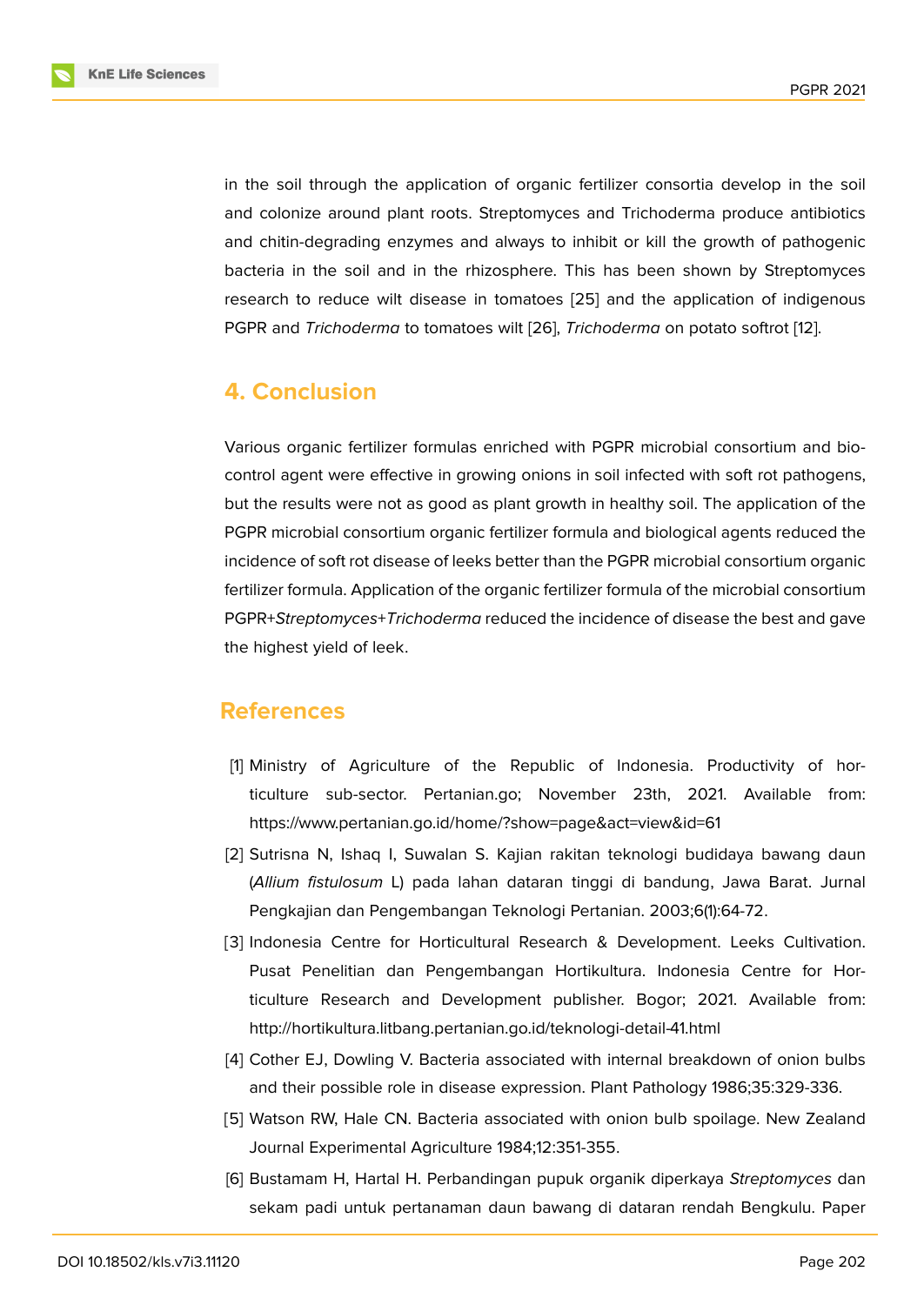

presented at: Buku Panduan & Abstrak Plant Protection Day dan Seminar Nasional (PPDSN); 2020 Oct 26-27; Bandung, Indonesia.

- <span id="page-10-0"></span>[7] Taha MDM, Jaini MFM, Saidi NB, Rahim RA, Shah UKM, Hashim AM. Biocontrol of papaya dieback disease using lactic acid bacteria consortium. Plos One 2019; 14(12):1-20 https://doi.org/10.1371/journal.pone.0224431
- <span id="page-10-1"></span>[8] Salem EA, Abd El-Shafea YM. Biological control of potato soft rot caused by *Erwinia carotovora* subsp. *carotovora*. Egyptian Journal of Biological Pest Control. 2018;28(94) :1-5
- <span id="page-10-2"></span>[9] Duffy BE, Vogelsanger J, Schoch B, Holliger E. Biocontrol of *Erwinia amylovora* using a commercial yeast strain mixture. Acta Horticulture. 2006;704:363-366.
- <span id="page-10-3"></span>[10] Istiqomah C, Javandira, Toyibah ES. Biological control of potato soft rot disease (*Erwinia carotovora*) using *Bacillus subtilis* and *Pseudomonas fluorescens*. Paper presented at: The 1st Annual International Conference in Taiwan, AISC Taiwan; April, 27-29 $^{th}$ , 2013; Taiwan.
- <span id="page-10-4"></span>[11] Doolotkeldieva T, Bobusheva S, Suleymankisi A. Biological control of *Erwinia carotovora* ssp. *carotovora* by *Streptomyces* species. Advances in Microbiology. 2016;6:104-114.
- <span id="page-10-5"></span>[12] Sulaiman MM, Yass STA, Aish AA, Yasir LB, Abdullah SJ, Youssef SA. Activity of *Trichoderma* spp. against *Erwinia carotovora* causal agent of potato tuber soft rot. Plant Archives. 2020;20(Supplement 1):115-118.
- <span id="page-10-6"></span>[13] Wahyuni H, Bustamam H, Sutrawati M. Efektivitas konsosrsium pupuk hayati dan agensia hayati terhadap pertumbuhan dan pengendalian penyakit busuk lunak bawang daun. Paper presented at: Buku Abstrak Seminar Nasional Kemajuan Invensi dan Hilirisasi Inovasi Mendukung Pertanian Maju, Mandiri dan Modern; 2021 Apr 7-8. Padang, Indonesia.
- <span id="page-10-7"></span>[14] Al-Jeboory HHN, Al-Ani RA. Isolation and identification of *Erwinia carotovora* sp. *atroseptica* the causal agent of potato black stem and tuber rot. Al-Anbar Journal of Agricultural Sciences. 2010;8(3):302-307.
- <span id="page-10-8"></span>[15] Ahmad F, Ahmad I, Khan MS. Screening of free-living rhizospheric bacteria for their multiple plant growth promoting activities. Microbiological Research. 2008;163(2):173-181.
- <span id="page-10-9"></span>[16] Chaiharn M, Lumyong S. Screening and optimization of indole-3-acetic acid production and phosphate solubilization from rhizobacteria aimed at improving plant growth. Current Microbiology. 2011;62:173-181.
- [17] Pikovskaya RE. Mobilization of phosphorus in soil in concentration with vital activity of some microbial species. Microbiologiya. 1948;17:362-377.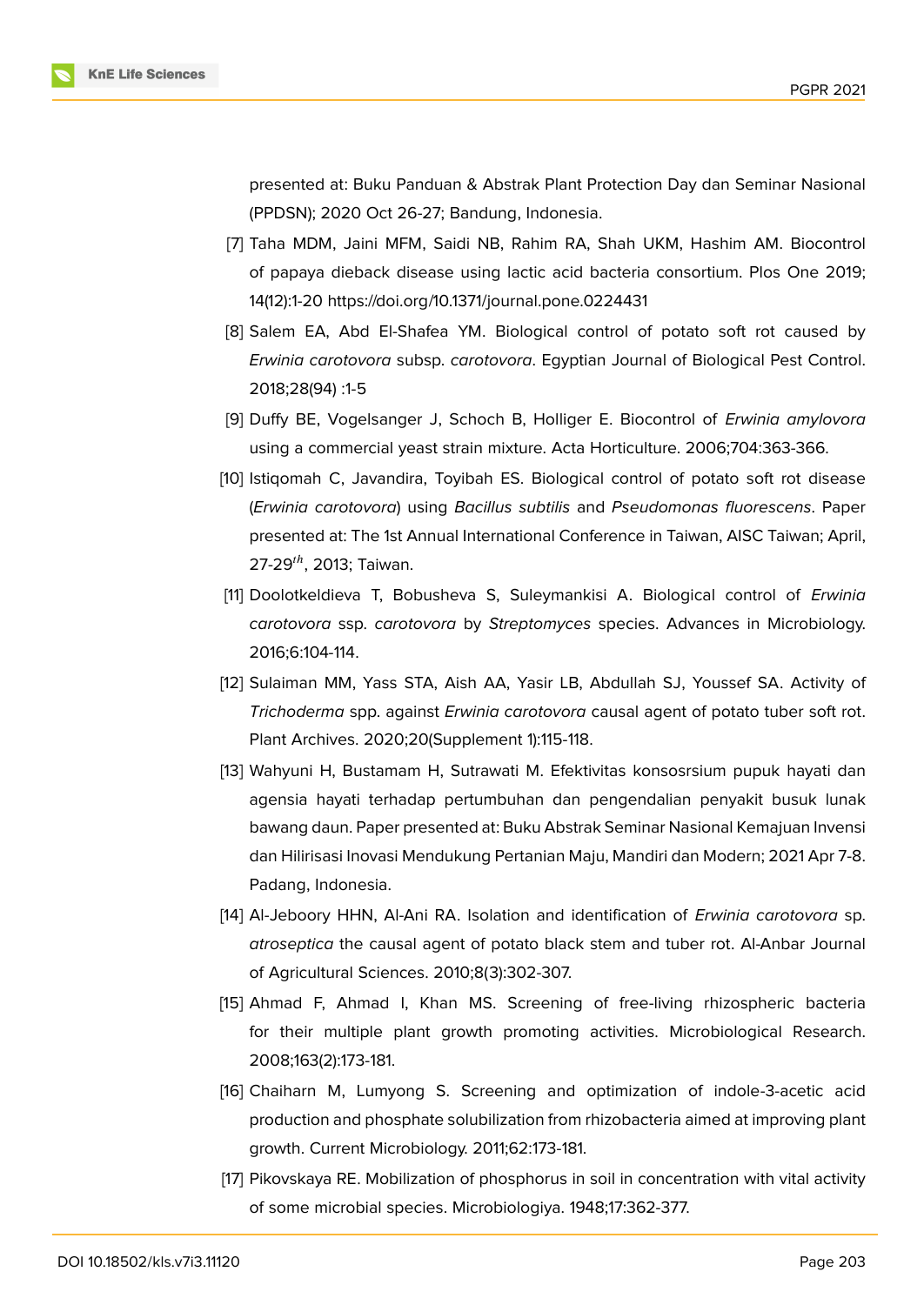

- <span id="page-11-1"></span>[18] Patten CL, Glick RR. Bacterial biosynthesis of indole-3-acetic acid. Canada Journal of Microbiology. 1996;42:207–20. https://doi.org/10.1139/m96 -032
- [19] Marwanto M, Wati SP, Romeida A et al. Bio-fortified compost as a substitute for chemical N fertilizer for growth, N accumulation, and yield of sweet corn. Akta Agrosia. 2019;22(2):84-94.
- <span id="page-11-0"></span>[20] Marwanto M, Bustaman H, Handajaningsih M, Supanjani S, Murcitro BG. Qualitative in vitro evaluation of plant growth promoting activity of selected microbial isolates used for biofertilizer application. Proceedings of the International Seminar on Promoting Local Resources for Sustainable Agriculture and Development (ISPLRSAD 2020); Advances in Biological Sciences Research. 2020;13:299-309.
- <span id="page-11-2"></span>[21] Gordon SA, Weber RP. Colorimetric estimation of indoleacetic acid. Plant Physiology. 1951;26:192-195.
- [22] Ruegger MJS, Tauk-Tornisielo SM. Cellulase activity of fungi isolated from soil of the Ecological Station of Jureia- Itatins, Sao Paulo, Brazil. Brazilian Journal of Botany. 2004;27:205–211.
- <span id="page-11-3"></span>[23] Ten LN, Im WT, Kim MK, Kang MS, Lee T. Development of a plate technique for screening of polysaccharide-degrading microorganisms by using a mixture of insoluble chromogenic substrates. Journal of Microbiological Methods. 2004;56:375–382.
- <span id="page-11-4"></span>[24] Beguin P, Aubert JP. The biological degradation of cellulose. FEMS Microbiology Reviews. 1994;13:25– 58.
- [25] Dias MP, Bastos MS, Xavie VB, Astarita EC, Santarém ER. Plant growth and resistance promoted by *Streptomyces* spp. in tomato. Plant Physiology and Biochemistry. 2017;118:479-493.
- [26] Konappa N, Krishnamurthy S, Arakere UC, Chowdappa S, Ramachandrappa NS. Efficacy of indigenous plant growth-promoting rhizobacteria and *Trichoderma* strains in eliciting resistance against bacterial wilt in a tomato. Egyptian Journal of Biological Pest Control. 2020;30(106):1-13.
- [27] Singh P, Sharma DP. Response of *Trichoderma viride* and plant growth promoting rhizobacteria (PGPR) on growth and yield of chilli cv. *Arka lohit*. Journal of Pharmacognosy and Phytochemistry. 2009;8(5):2486-2488.
- [28] Ortíz-Castro R, Valencia-Cantero E, López-Bucio J. Plant growth promotion by *Bacillus megaterium* involves cytokinin signaling. Plant Signaling & Behavior. 2008;3(4):263-265.
- [29] Porcel R, Zamarreño A, García-Mina JM, Aroca R. Involvement of plant endogenous ABA in *Bacillus megaterium* PGPR activity in tomato plants Rosa. BMC Plant Biology. 2014;14(36):1-12.